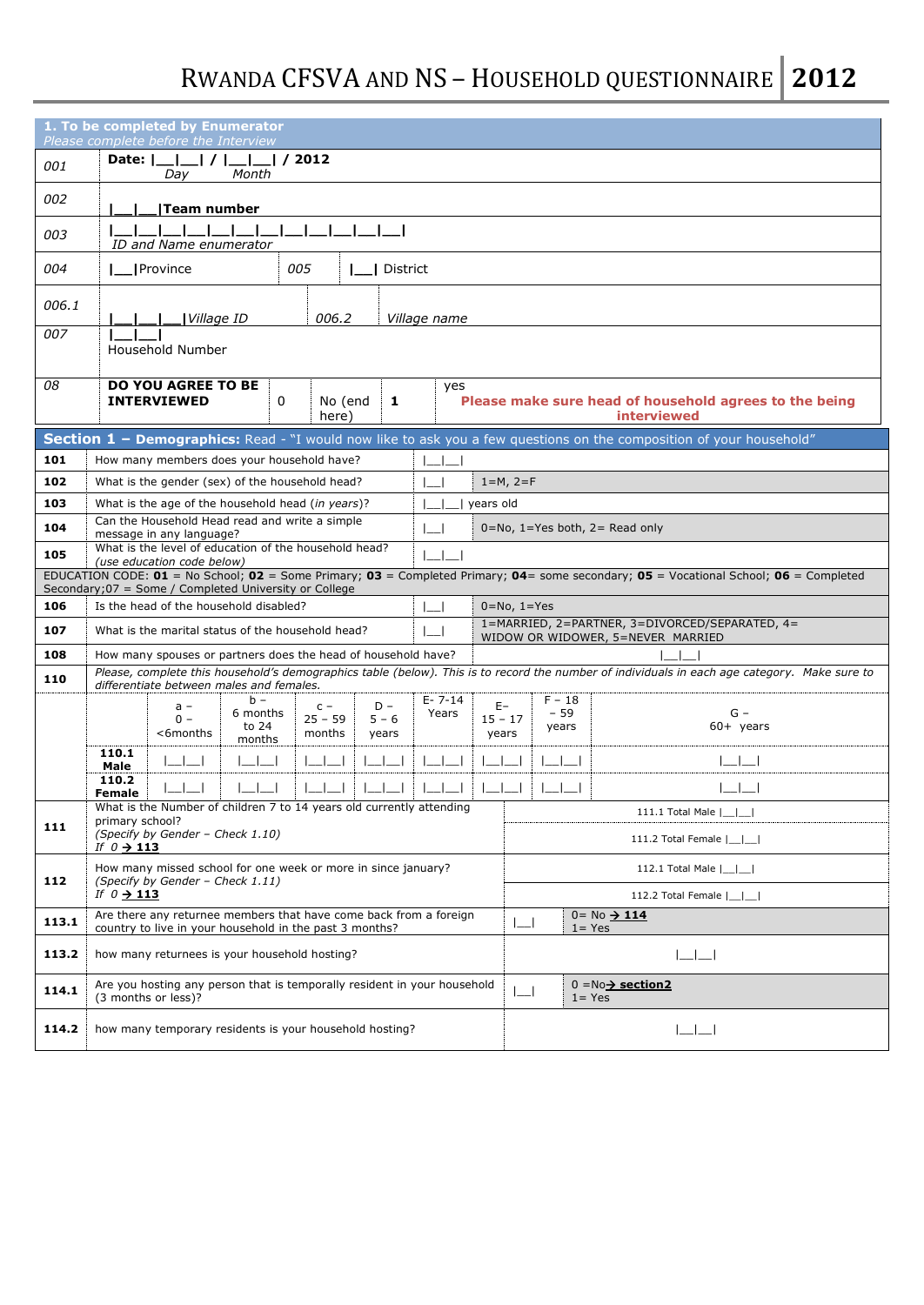|                  |                                                                  | Section 2 - Housing and Facilities                                                 |                 |                                      |                                                                                                                                                                                                    |                                                  |                            |                                                                                                                           |
|------------------|------------------------------------------------------------------|------------------------------------------------------------------------------------|-----------------|--------------------------------------|----------------------------------------------------------------------------------------------------------------------------------------------------------------------------------------------------|--------------------------------------------------|----------------------------|---------------------------------------------------------------------------------------------------------------------------|
| 201              |                                                                  | Please Indicate what the major material of the roof and floor are                  |                 |                                      |                                                                                                                                                                                                    |                                                  |                            |                                                                                                                           |
|                  |                                                                  | IF POSSIBLE, DON'T ASK, ANSWER BASED ON YOUR OBSERVATION                           |                 |                                      |                                                                                                                                                                                                    |                                                  |                            |                                                                                                                           |
|                  | 201.A1-Roof                                                      | LН                                                                                 | 3=Clay Tiles    |                                      | 1=Straw/Thatch Leaves Grass<br>2=Metal sheet corrugated iron                                                                                                                                       |                                                  |                            | 4=Cement/Concrete<br>5=Wood/bamboo<br>6=Other, 201.A2 specify                                                             |
|                  | 201.B1- Floor                                                    | LН                                                                                 | $1 = Earth/Mud$ | 2=cement concrete<br>3=Hardened Dung |                                                                                                                                                                                                    |                                                  | $5 = wood$<br>$6 =$ bricks | 4=CLAY TILES<br>7=OTHER, 201.B2 SPECIFY                                                                                   |
|                  | 201.C1-Wall                                                      | $\mathbf{I}$                                                                       |                 | $1 =$ Mud bricks                     | 2=Mud bricks covered with cement<br>3=tree trunks with mud                                                                                                                                         |                                                  | 6=Other,                   | 4=tree trunks with mud and cement<br>5=Oven fired bricks<br>201.C2 specify                                                |
| 202.1            |                                                                  |                                                                                    |                 |                                      | Is the house your household is living in located in a umudugudu 'new recommended settlement'?                                                                                                      |                                                  | $\Box$                     | $0 = No \rightarrow 203$<br>$1 = Yes$                                                                                     |
| 202.2            | there?                                                           | If YEs, Since how long have you been living                                        |                 |                                      |                                                                                                                                                                                                    |                                                  |                            | $1 = since \leq 3 months2=Yes, between 3 and less than 6 months3=Yes, Between 6 months and 1 year4=Yes, More than 1 year$ |
| 203              |                                                                  | What is your occupancy status in this house?                                       |                 |                                      | 1=Owner, 2=Rented, 3=Free of charge (not owner)                                                                                                                                                    |                                                  |                            |                                                                                                                           |
| 204              | are living in have?                                              | How many sleeping rooms does the house you                                         |                 |                                      | Sleeping Rooms                                                                                                                                                                                     |                                                  |                            |                                                                                                                           |
| 205.1            | household use?                                                   | What kind of toilet facility does your                                             |                 |                                      | 1=Flush latrine,<br>2=Pit latrine with constructed floor slab,<br>3=Traditional pit latrine (without floor slab),<br>4=Open pit (no walls),<br>5=None / bush, stream etc<br>6=Other, 205.2 specify |                                                  |                            |                                                                                                                           |
| 206              | households?                                                      | Do you share the toilet facility with other                                        |                 | $\overline{\phantom{a}}$             | $0 = No, 1 = Yes$                                                                                                                                                                                  |                                                  |                            |                                                                                                                           |
| 207.1            | house?                                                           | What is the main source of lighting for this                                       |                 |                                      | $1 =$ Electricity<br>2=Kerosene, oil or gas lamp<br>3=Lantern<br>4=Battery flashlights                                                                                                             |                                                  |                            | $5 =$ Candles<br>6=Firewood<br>7=Others, 207.2 specify_<br>8=No lighting                                                  |
| 208.1            |                                                                  | What fuel do you use most often for cooking?                                       |                 |                                      | $1 = Gas$<br>2=Electricity<br>3=Firewood<br>7=Crop waste/animal dung                                                                                                                               |                                                  |                            | $4 =$ Charcoal<br>5=Kerosene<br>$6 =$ Other,                                                                              |
| 209.1            | water for your household?                                        | What is the current main source of drinking                                        |                 |                                      | 1=Public tap/ piped water<br>2=Pond, lake, river or stream<br>3=Borehole with pump<br>$4 =$ Rain water                                                                                             |                                                  |                            | 5=Protected dug well or spring<br>6=Unprotected well or spring<br>7=Vendor<br>8=Other, 209.2 Specify                      |
| 210              | source?                                                          | Do you pay for water from this current main                                        |                 |                                      | $0 = No, 1 = Yes$                                                                                                                                                                                  |                                                  |                            |                                                                                                                           |
| 211              |                                                                  | Is there a time in the year when your<br>household uses an alternate water source? |                 | $\sqcup$                             | 1=No, main source is used solely all year $(\rightarrow 214)$<br>2=Yes, used in conjunction with main source<br>3=Yes, used when main source is not usable                                         |                                                  |                            |                                                                                                                           |
| 212.1            |                                                                  | What is the MAIN ALTERNATIVE source of<br>drinking water for your household?       |                 |                                      | 1=Public tap/ piped water<br>2=Pond, lake, river or stream<br>3=Borehole with pump<br>4=Rain water                                                                                                 |                                                  |                            | 5=Protected dug well or spring<br>6=Unprotected well or spring<br>7=Vendor<br>8=Other,<br>212.2 Specify $\_$              |
| 213              | water?                                                           | Does your household pay for this alternate                                         |                 |                                      | $0 = No, 1 = Yes$                                                                                                                                                                                  |                                                  |                            |                                                                                                                           |
| $\overline{214}$ | How do you or your household                                     |                                                                                    |                 |                                      | 214.1.1 Main                                                                                                                                                                                       | 214.2.1 Alternative                              |                            | Walk<br>1.                                                                                                                |
|                  |                                                                  | members go to your water sources?                                                  |                 |                                      | 214.1.2 specify other                                                                                                                                                                              | (only if yes to<br>211)<br>214.2.2 specify other |                            | 2.<br><b>Bicycle</b><br>3.<br>Motorbike/vehicle<br>hire someone for that<br>4.<br>5.<br>Other                             |
| 215              | How far is the source of water for<br>of the year? (one way)     | your household used in this period                                                 |                 |                                      | 215.1 Main source<br> Hours __ __ Minutes                                                                                                                                                          |                                                  |                            | 215.2 Alternate source<br>(only if yes to 211)<br> Hours   <br>Minutes_                                                   |
| 216              | do to its water prior to drinking?<br>(select just the main one) | What does your household normally                                                  | L.              |                                      | $1 = Boil$<br>2=Strained through cloth<br>3=Ceramic, sand or other Filter<br>4=Purifying tablets/bleach chlorine<br>5=Nothing is done                                                              |                                                  |                            |                                                                                                                           |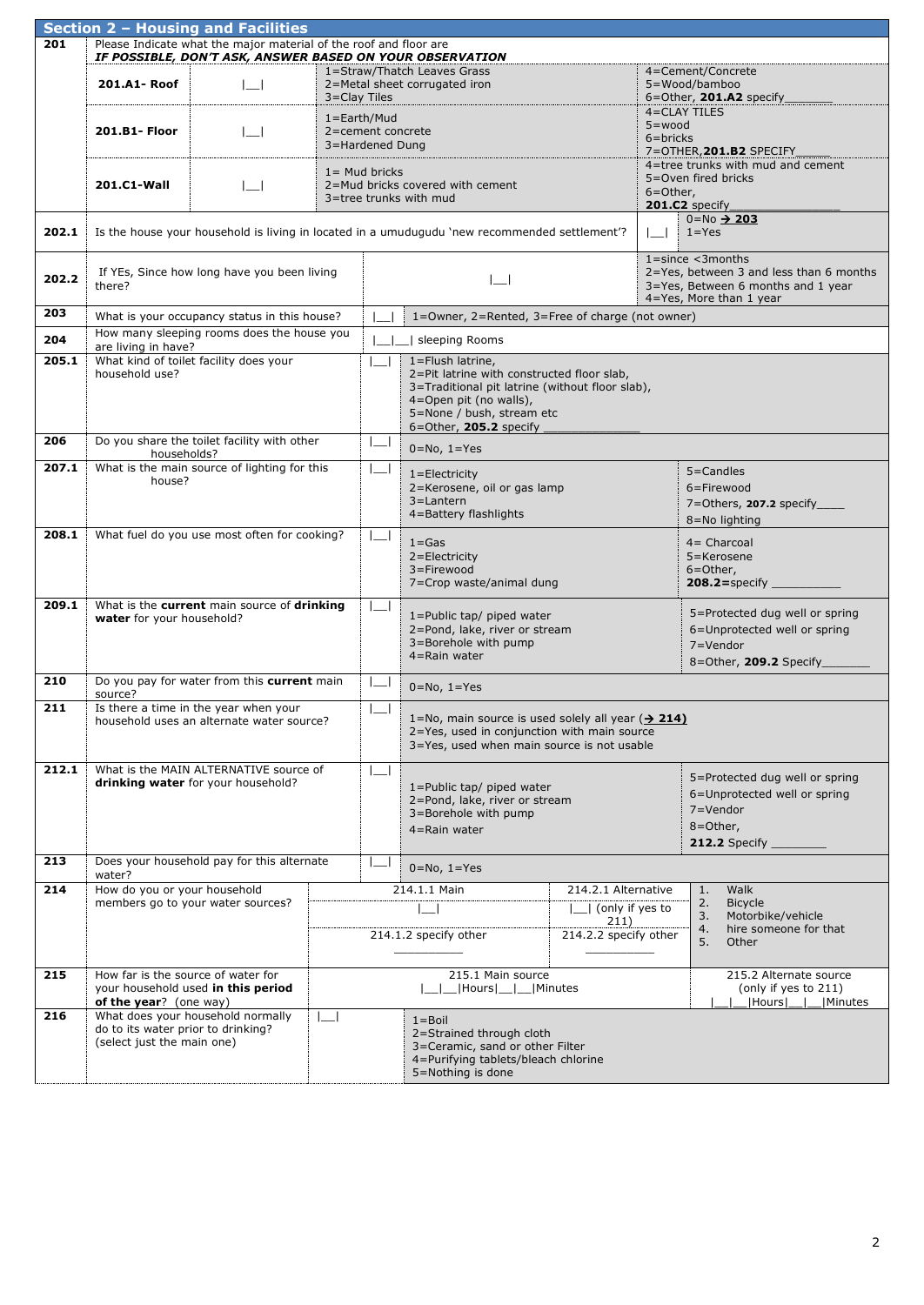|                                                                                                                                                                                                                                                                                                                                                                                                                                                                                                                                                                                                                                                                                                                                 | <b>Section 3-Livelihoods</b>                                                                                                                            |                                    |                                                                                                                                                                                          |                                                                                                |                            |                                               |                                                                                                                      |          |              |              |              |                         |               |                 |         |              |                        |              |
|---------------------------------------------------------------------------------------------------------------------------------------------------------------------------------------------------------------------------------------------------------------------------------------------------------------------------------------------------------------------------------------------------------------------------------------------------------------------------------------------------------------------------------------------------------------------------------------------------------------------------------------------------------------------------------------------------------------------------------|---------------------------------------------------------------------------------------------------------------------------------------------------------|------------------------------------|------------------------------------------------------------------------------------------------------------------------------------------------------------------------------------------|------------------------------------------------------------------------------------------------|----------------------------|-----------------------------------------------|----------------------------------------------------------------------------------------------------------------------|----------|--------------|--------------|--------------|-------------------------|---------------|-----------------|---------|--------------|------------------------|--------------|
| 301                                                                                                                                                                                                                                                                                                                                                                                                                                                                                                                                                                                                                                                                                                                             |                                                                                                                                                         |                                    | How many livelihood activities does your household have?                                                                                                                                 |                                                                                                |                            |                                               |                                                                                                                      |          |              |              |              |                         |               |                 |         |              | I Number of activities |              |
| activities)                                                                                                                                                                                                                                                                                                                                                                                                                                                                                                                                                                                                                                                                                                                     | $302.1 - In order of$<br>importance, What are your<br>household's main livelihood<br>activities throughout the year?<br>(use activity code, up to three |                                    | 302.2-Using<br>proportional piling or<br>'divide the pie'<br>methods, please<br>estimate the relative<br>contribution to the HH<br>livelihood of each<br>activity? (cash and in<br>kind) | $302.3 -$<br>who<br>usually<br>participate<br>s in this<br>activity<br>(use<br>member<br>code) | 302.4 Is this<br>seasonal? | livelihood activity                           | $302.5A-L - if$ seasonal = during which months is<br>this activity important for your household<br>$0 = No, 1 = Yes$ |          |              |              |              |                         |               |                 |         |              |                        |              |
|                                                                                                                                                                                                                                                                                                                                                                                                                                                                                                                                                                                                                                                                                                                                 |                                                                                                                                                         |                                    |                                                                                                                                                                                          |                                                                                                |                            |                                               | J                                                                                                                    | F        | М            | Α            | М            | J                       | J             | Α               | S       | 0            | N                      | D            |
| 302A                                                                                                                                                                                                                                                                                                                                                                                                                                                                                                                                                                                                                                                                                                                            | Main                                                                                                                                                    | $L_{\perp}$                        | $ $ $ $ $ $ $ $ $ $ $ $ $\%$                                                                                                                                                             | $\Box$                                                                                         | $I = I$                    | $0 = No$<br>$(\rightarrow$ 302B)<br>$1 = Yes$ | Щ.                                                                                                                   | $\sqcup$ | $I = I$      | $\Box$       | $\mathbf{l}$ | $\mathsf{l} \mathsf{l}$ | $L_{-}$       | $\mathbf{l}$    | $I = I$ | $I = I$      | $\mathbf{l}$           | $\Box$       |
| 302B                                                                                                                                                                                                                                                                                                                                                                                                                                                                                                                                                                                                                                                                                                                            | Second                                                                                                                                                  | $L_{\perp}$                        | $ $ <sub>--</sub> $ $ <sub>--</sub> $ $ <sup>-%</sup>                                                                                                                                    | $I = I$                                                                                        | $\lfloor - \rfloor$        | $0 = No$<br>$(\rightarrow 302C)$<br>$1 = Yes$ | $L = 1$                                                                                                              | $L = L$  | $L_{-}$      | $\mathbf{l}$ | $\mathbf{l}$ | $L = L$                 | $\mathbf{L}$  | $\mathbf{l}$    | $L_{-}$ | $L = L$      | $\mathbf{l}$           | $\mathbf{l}$ |
| 302C                                                                                                                                                                                                                                                                                                                                                                                                                                                                                                                                                                                                                                                                                                                            | Third                                                                                                                                                   | اكاكا                              | $ $ $ $ $ $ $ $ $ $ $ $ $\%$                                                                                                                                                             | $\lfloor -1 \rfloor$                                                                           | $\lfloor - \rfloor$        | $0 = No$<br>$(\rightarrow 303)$<br>$1 = Yes$  | ШŢ                                                                                                                   | $L = L$  | $\mathbf{L}$ | $\mathbf{l}$ | $\mathbf{l}$ | $\mathbf{l}$            | $L_{\rm mol}$ | $\mathbf{l}$    | $L_{-}$ | $\mathbf{l}$ | $\mathbf{l}$           | $\mathbf{l}$ |
| 303                                                                                                                                                                                                                                                                                                                                                                                                                                                                                                                                                                                                                                                                                                                             |                                                                                                                                                         |                                    | What was your household's total cash income last month? (in Rwandan francs)                                                                                                              |                                                                                                |                            |                                               |                                                                                                                      |          |              |              |              |                         |               | <b>RWFrancs</b> |         |              |                        |              |
|                                                                                                                                                                                                                                                                                                                                                                                                                                                                                                                                                                                                                                                                                                                                 | <b>Livelihood codes</b><br>3= LIVESTOCK RAISING                                                                                                         | <b>AGRICULTURAL LIVESTOCK WORK</b> | 1= AGRICULTURAL PRODUCTION ON OWN FARM OR ON OTHER FARM FOR NO PAYMENT<br>2= AGRICULTURAL WORK ON OTHER FARM FOR IN KIND COMPENSATION, SALARY/WAGES (EXCLUDING VUP)                      |                                                                                                |                            |                                               |                                                                                                                      |          |              |              |              |                         |               |                 |         |              |                        |              |
| OTHER AGRICULTURAL ACTIVITY<br>4= FISHING, HUNTING, GATHERING<br><b>NON FARM</b><br>Member code (for question B)<br>6=UNSKILLED DAILY LABOUR (NON AGRICULTURAL)<br>1=head of household only<br>7=SKILLED LABOUR<br>2=spouse of the head of household only<br>5= PURCHASE SALE OF PRODUCT FROM FISHING, HUNTING GATHERING<br>3=men only<br>8 = PURCHASE AND SALE OF AGRICULTURAL PRODUCTS<br>$4 =$ women only<br>9= PURCHASE AND SALE OF LIVESTOCK PRODUCTS<br>5=adults only<br>10= PURCHASE AND SALE OF LIVESTOCK<br>6=children only<br>11=INFORMAL SALE/petty trade<br>7=women and children<br>12=HANDICRAFTS/artisanal work<br>8=men and children<br>13=TRANSPORT<br>9=everybody<br>14=SALARIED, PENSION<br>99=not applicable |                                                                                                                                                         |                                    |                                                                                                                                                                                          |                                                                                                |                            |                                               |                                                                                                                      |          |              |              |              |                         |               |                 |         |              |                        |              |
| $19 =$ Begging<br><b>OTHER</b><br>99= NO ANSWER                                                                                                                                                                                                                                                                                                                                                                                                                                                                                                                                                                                                                                                                                 | <b>VUP AND ASSISTANCE</b><br>16=VUP PUBLIC WORKS<br>20= Other, specify<br>0 = NO OTHER ACTIVITY                                                         |                                    | 17=VUP DIRECT TRANSFERS and OTHER SOCIAL TRANSFERS<br>18=REMITTANCES FROM FRIENDS AND RELATIVES                                                                                          |                                                                                                |                            |                                               |                                                                                                                      |          |              |              |              |                         |               |                 |         |              |                        |              |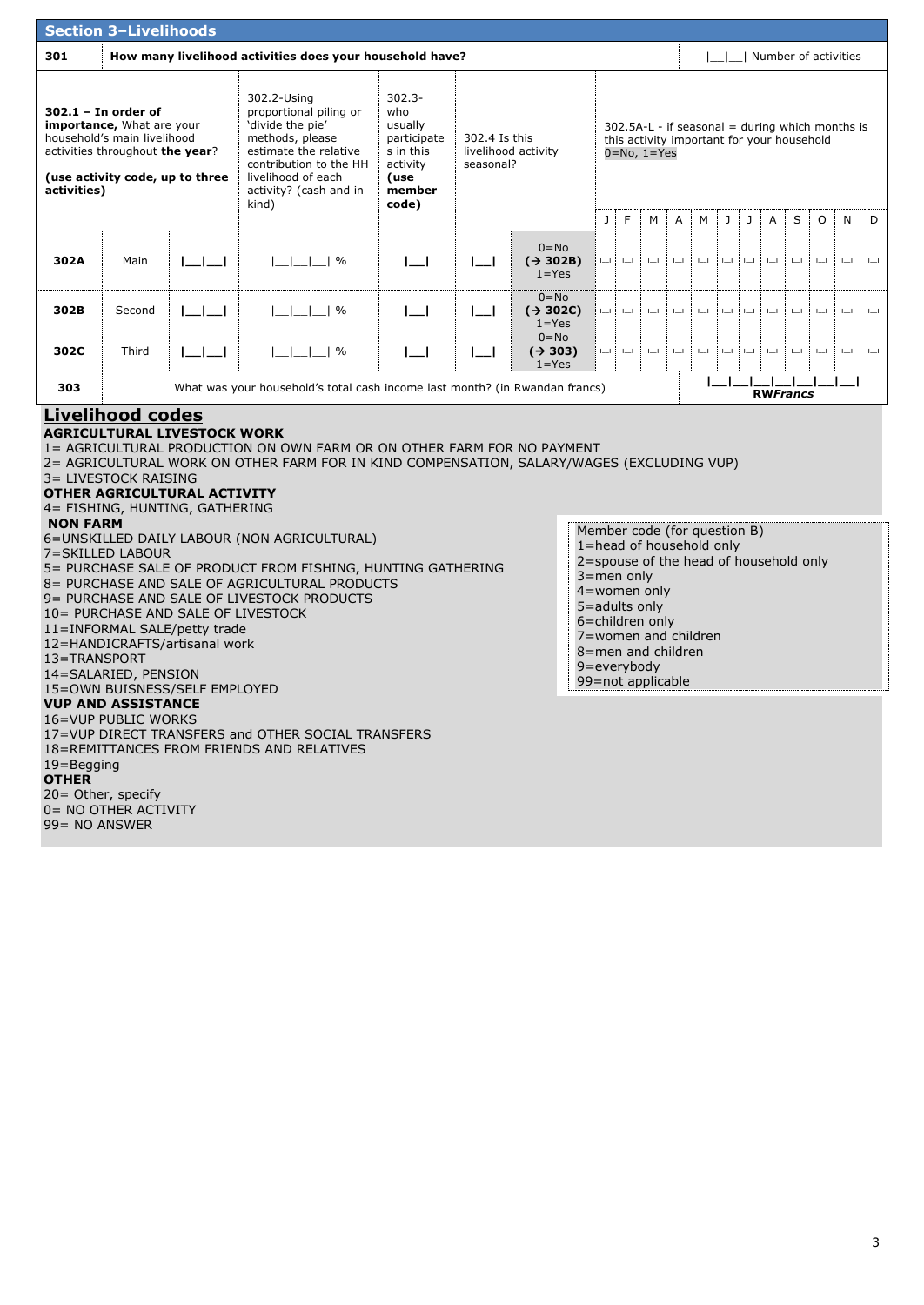|       |                               | Section 4 - Household Assets and Productive Assets                                                                                            |                               |                     |                                                                                                                                         |                                                                                                             |                          |                      |                                                                    |                          |  |
|-------|-------------------------------|-----------------------------------------------------------------------------------------------------------------------------------------------|-------------------------------|---------------------|-----------------------------------------------------------------------------------------------------------------------------------------|-------------------------------------------------------------------------------------------------------------|--------------------------|----------------------|--------------------------------------------------------------------|--------------------------|--|
| 401   | pasture for livestock)        | Land size during last season A (including                                                                                                     | $\sim$                        |                     | $1 = 0 - 0.1$ ha,<br>$2=0.1-0.19$ ha<br>3=0.2-0.49 ha<br>$4 = 0.5 - 0.99$ ha<br>$5 = 1 - 1.99$ ha<br>$6 = 2 - 5$ ha<br>7=more than 5 ha | 0=None $\rightarrow$ skip to 409                                                                            |                          |                      |                                                                    |                          |  |
|       |                               |                                                                                                                                               |                               |                     |                                                                                                                                         | 402.1share cropped                                                                                          |                          |                      | $L$ $\sim$ $\sim$                                                  |                          |  |
| 402   |                               | Out of the total land that your household farms, how much is                                                                                  | (The sum must add up to 100%) |                     |                                                                                                                                         | 402.2 owned<br>402.3 rented/leased<br>402.4 Free use, loaned or<br>appropriated                             |                          |                      | $ $ <sub>--</sub> $ $ -- $ $ %<br>$ $ $ $ $ $ $ $ $\%$<br>$1\%$    |                          |  |
|       |                               |                                                                                                                                               |                               |                     |                                                                                                                                         | 402.5 Other                                                                                                 |                          |                      | $ ^{0}/_{0}$                                                       |                          |  |
| 403.1 | consolidation programme)      | Is any part of your land consolidated (land                                                                                                   |                               |                     | $1 = YES$ ,<br>$0 = NO$                                                                                                                 | 403.2 If yes how much of your land is                                                                       | in consolidation?        |                      | $ $ - $ $ - $ $ %                                                  |                          |  |
| 404.1 | become umudugudu?             | Is any part of your land registered to                                                                                                        |                               |                     | $1 = YES$<br>$0 = NO$                                                                                                                   | 404.2 If yes how much of your land<br>will become umudugudu?                                                |                          |                      | $ $ - $ $ - $ $ %                                                  |                          |  |
| 405   | past 12 months?               | Did your household use fertilizer and/or insecticides during the                                                                              |                               |                     |                                                                                                                                         | $1 N_0 (\rightarrow 407)$<br>2 Yes Fertilizer only<br>$\lfloor$<br>4 Yes both<br>406.1 Bought  _  _ %       | 3 Yes pesticides only    |                      |                                                                    |                          |  |
| 406   | (total should amount to 100%) | If yes (2, 3 or 4) where did you get it from?                                                                                                 |                               |                     |                                                                                                                                         | 406.2 Bought with voucher system  _  _ %<br>406.4 Free/Own production       %                               |                          |                      | 406.3 Received from NGO, government or other institution [11, 196] |                          |  |
| 407   | farms irrigated?              | 407.1 Is any of the land that your household                                                                                                  |                               | $\lfloor - \rfloor$ | $1 = YES$<br>$0 = NO$                                                                                                                   | 407.2 If yes how much of the land you farm is                                                               | irrigated?               |                      |                                                                    | $ $ - $ $ - $ $ %        |  |
| 408   | conservation practices)       | 408.1 Is any of the land that your household<br>farms protected against soil erosion? (eg:<br>terraces, agroforestry and other soil and water |                               | $\lfloor - \rfloor$ | $1 = YES$<br>$0 = NO$                                                                                                                   | 408.2 If yes how much of the land you farm is<br>$ $ <sub>--</sub> $ $ %<br>protected against soil erosion? |                          |                      |                                                                    |                          |  |
| 409   |                               | Does your household own any of the following items?                                                                                           |                               |                     | 409.1                                                                                                                                   | Hoe                                                                                                         |                          | 409.12               | Radio (only)                                                       | $\overline{\phantom{a}}$ |  |
|       | $1 = YES 0 = NO$              |                                                                                                                                               |                               |                     | 409.2                                                                                                                                   | Shovel                                                                                                      | $\sqcup$                 | 409.13               | Tape/CD player                                                     |                          |  |
|       |                               |                                                                                                                                               |                               |                     | 409.3                                                                                                                                   | Rake                                                                                                        | $\overline{\phantom{a}}$ | 409.14               | Mobile phone                                                       | $\overline{\phantom{a}}$ |  |
|       |                               |                                                                                                                                               |                               |                     | 409.4                                                                                                                                   | Spade                                                                                                       | $\overline{\phantom{a}}$ | 409.15               | Living room suite                                                  |                          |  |
|       |                               |                                                                                                                                               |                               |                     | 409.5                                                                                                                                   | Pick                                                                                                        | $\overline{\phantom{a}}$ | 409.16               | (chairs/sofa)<br>Bed                                               | $\equiv$                 |  |
|       |                               |                                                                                                                                               |                               |                     | 409.6                                                                                                                                   | Wheel barrow                                                                                                | $\sqcup$                 | 409.17               | <b>Bicycle</b>                                                     |                          |  |
|       |                               |                                                                                                                                               |                               |                     | 409.7                                                                                                                                   | Plough/Ox<br>Plough                                                                                         | $\lfloor$                | 409.18               | Motorized Vehicle of<br>any kind                                   |                          |  |
|       |                               |                                                                                                                                               |                               |                     | 409.8                                                                                                                                   | <b>Grinding Mill</b>                                                                                        |                          | 409.19               | Fishing boat / canoe                                               |                          |  |
|       |                               |                                                                                                                                               |                               |                     | 409.9                                                                                                                                   | Oil press                                                                                                   | └─                       |                      |                                                                    |                          |  |
|       |                               |                                                                                                                                               |                               |                     | 409.1<br>0                                                                                                                              | sewing machine                                                                                              | $\overline{\phantom{a}}$ |                      |                                                                    |                          |  |
|       |                               |                                                                                                                                               |                               |                     | 409.1<br>$\mathbf{1}$                                                                                                                   | Ironing machine                                                                                             | $\lfloor - \rfloor$      |                      |                                                                    |                          |  |
| 410   |                               | Do you have a household vegetable plot /garden?                                                                                               |                               |                     |                                                                                                                                         | $\Box$                                                                                                      |                          | $0 = No 1 = Yes$     |                                                                    |                          |  |
| 411   |                               | Does your household own or manage any farm-animals?                                                                                           |                               |                     |                                                                                                                                         |                                                                                                             |                          | $1 = Yes$            | $0 = No$ ( $\rightarrow$ Section5)                                 |                          |  |
| 412   |                               |                                                                                                                                               |                               |                     |                                                                                                                                         | If yes, please how many of each of the following animals do you own? (write 00 if none)                     |                          |                      |                                                                    |                          |  |
|       | Animal                        | 412.2 Total<br>Managed (but<br>not owned)                                                                                                     | 412.1 Total<br>Owned          |                     |                                                                                                                                         | Animal                                                                                                      |                          | <b>Total Managed</b> | <b>Total Owned</b>                                                 |                          |  |
| a     | Chicken                       | $\Box$                                                                                                                                        | ا ب ا ب                       |                     | f                                                                                                                                       | Cattle                                                                                                      |                          | $\Box$               |                                                                    |                          |  |
| b     | Ducks and<br>other poultry    |                                                                                                                                               | السال                         |                     | g                                                                                                                                       | Rabbits                                                                                                     |                          | $\Box$               |                                                                    |                          |  |
| c     | Goats                         |                                                                                                                                               |                               |                     | h                                                                                                                                       | Other                                                                                                       |                          |                      |                                                                    |                          |  |
| d     | Sheep                         |                                                                                                                                               |                               |                     |                                                                                                                                         |                                                                                                             |                          |                      |                                                                    |                          |  |
| e     | Pigs                          |                                                                                                                                               |                               |                     |                                                                                                                                         |                                                                                                             |                          |                      |                                                                    |                          |  |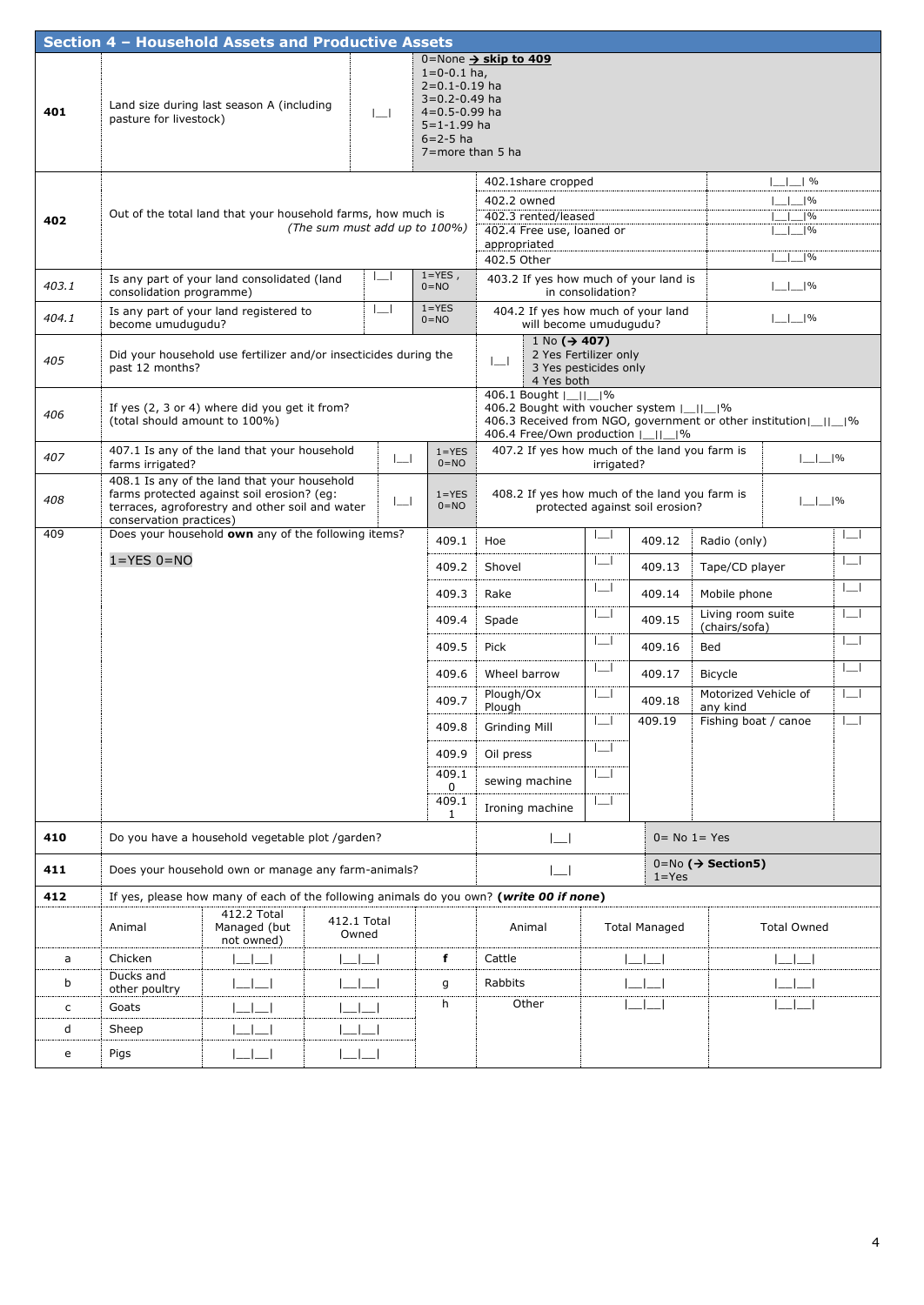|                                                                                                                           |                                                                                                                           | Section 5- Agricultural Production (if Yes to 401)                                                                                    |                                                                                              |                                                                                                                                                                                                                                                  |                                                                                                    |                                                                                                                                               |                                                                                                                                                                    |              |                                                                                                                                                                                                  |                                                                              |                               |  |
|---------------------------------------------------------------------------------------------------------------------------|---------------------------------------------------------------------------------------------------------------------------|---------------------------------------------------------------------------------------------------------------------------------------|----------------------------------------------------------------------------------------------|--------------------------------------------------------------------------------------------------------------------------------------------------------------------------------------------------------------------------------------------------|----------------------------------------------------------------------------------------------------|-----------------------------------------------------------------------------------------------------------------------------------------------|--------------------------------------------------------------------------------------------------------------------------------------------------------------------|--------------|--------------------------------------------------------------------------------------------------------------------------------------------------------------------------------------------------|------------------------------------------------------------------------------|-------------------------------|--|
| 501                                                                                                                       |                                                                                                                           | How many crops does your household cultivate?                                                                                         |                                                                                              |                                                                                                                                                                                                                                                  |                                                                                                    |                                                                                                                                               |                                                                                                                                                                    |              |                                                                                                                                                                                                  | <b>CROPS</b>                                                                 | NUMBER OF                     |  |
| 502                                                                                                                       |                                                                                                                           |                                                                                                                                       |                                                                                              |                                                                                                                                                                                                                                                  |                                                                                                    | Is any member of your household a member of a farmer organisation/cooperative? $\lfloor \_ \_ \rfloor$                                        |                                                                                                                                                                    |              |                                                                                                                                                                                                  | $0 = no$                                                                     | $1 = Yes$                     |  |
|                                                                                                                           | $503.A.1 - By order of$<br>crops cultivated by your                                                                       | importance, What are the main                                                                                                         | you cultivate this crop<br>0=not cultivated<br>$1 =$ cultivated<br>99=Not applicable         |                                                                                                                                                                                                                                                  |                                                                                                    | 503.B For annual crops only, what season/month do                                                                                             | 503.C. How long did your household have food stocks<br>from this crop's harvest (for A 2012, B and C 2011)<br>=number of months<br>$88 = DKN$<br>99=Not applicable |              |                                                                                                                                                                                                  |                                                                              |                               |  |
| household?<br>spaces.                                                                                                     | CROPS, write 00 in empty<br>503.A.2 Specify_______                                                                        | Please enter code for up to 4<br>main crops from list below. If<br>respondents list less than 4                                       | 503.B.1                                                                                      | 503.C.3<br>503.B.2<br>503.B.3<br>503.C.1<br>503.C.2<br>Season A 2012<br>Season B<br>Season C 2011<br>Season A 2012<br>Season B<br>Season<br>C 2011<br>2011<br>2011<br>$\lfloor -1 \rfloor$<br>$\lfloor -1 \rfloor$<br>$\Box$<br>$\Box$<br>$\Box$ |                                                                                                    |                                                                                                                                               |                                                                                                                                                                    |              | 503.C.4<br>Perennial<br>crops and<br>other non<br>annual<br>crops (eg<br>cassava,<br>sugar cane)                                                                                                 |                                                                              |                               |  |
| 1                                                                                                                         | 503.A.2                                                                                                                   |                                                                                                                                       | $\Box$                                                                                       |                                                                                                                                                                                                                                                  |                                                                                                    |                                                                                                                                               |                                                                                                                                                                    |              |                                                                                                                                                                                                  |                                                                              | $\Box$                        |  |
| $\mathbf{2}$                                                                                                              | 503.A.2                                                                                                                   | $\blacksquare$<br>Specify                                                                                                             | $\Box$                                                                                       |                                                                                                                                                                                                                                                  | $\Box$                                                                                             | $\overline{\phantom{a}}$                                                                                                                      | $\lfloor -1 \rfloor$                                                                                                                                               | $\Box$       |                                                                                                                                                                                                  | $\Box$                                                                       | $\Box$                        |  |
| з                                                                                                                         | 503.A.2<br>Specify                                                                                                        |                                                                                                                                       | $\Box$                                                                                       |                                                                                                                                                                                                                                                  | $\Box$                                                                                             | $\lfloor -1 \rfloor$                                                                                                                          | $\Box$                                                                                                                                                             |              |                                                                                                                                                                                                  | $\perp$                                                                      | $\Box$                        |  |
| 4                                                                                                                         | 503.A.2                                                                                                                   |                                                                                                                                       | $\Box$                                                                                       |                                                                                                                                                                                                                                                  | $\mathbf{L}$                                                                                       | $\vert \ \vert$                                                                                                                               | $\mathbf{I}$                                                                                                                                                       | $\mathbf{I}$ |                                                                                                                                                                                                  | $\mathbf{L}$                                                                 | $\mathbf{I}$                  |  |
|                                                                                                                           | Specify<br>of your<br>503.D. What<br>% of your<br>list crops in<br>total land do<br>same order as<br>you generally        |                                                                                                                                       | 503.E. What %<br>production for<br>this crop do you<br>directly<br>consume<br>(including for |                                                                                                                                                                                                                                                  | 503.F. What<br>% of your<br>production for<br>this crop do<br>you sell or do<br>you give           | 503.G. Of this<br>[MAJOR CROP]<br>approximately<br>what percentage is<br>lost/became<br>spoiled, as to have<br>no value, after<br>harvesting? | 503.H.1 How do you<br>normally acquire<br>[MAJOR CROP]<br>seeds/planting<br>material?<br>$1 =$ Purchase<br>$2 =$ Exchange with<br>farmers<br>$3 =$ Gift from       |              | 503.I.1 Whom did you sell the<br>majority of this crop to?<br>$1$ = purchaser in the field<br>2=trader in the village market<br>3=trader in the sector market<br>4=trader in the district market |                                                                              |                               |  |
| above                                                                                                                     |                                                                                                                           | use for this<br>crop?                                                                                                                 | animal feed and<br>seeds for<br>planting)<br>(in % write 00<br>if none)                      |                                                                                                                                                                                                                                                  | away<br>(in % write<br>00 if none)                                                                 | (in % write 00 if<br>none)                                                                                                                    | relatives/family<br>$4 =$ Reserved from<br>previous harvest<br>$5 =$ received from<br>NGOs, govt<br>$6 =$ Other,<br>503.H.2<br>specify:                            |              | 8=other,                                                                                                                                                                                         | and relatives<br>6=cooperative<br>7=international trader<br>503.I.2 specify: | 5=individual consumer, family |  |
| 503.1                                                                                                                     | $\mathbb{L}$ $\mathbb{L}$                                                                                                 | $\lfloor$ $\lfloor$ $\rfloor$ %                                                                                                       | $\frac{0}{0}$                                                                                |                                                                                                                                                                                                                                                  | $\%$                                                                                               |                                                                                                                                               |                                                                                                                                                                    |              |                                                                                                                                                                                                  |                                                                              |                               |  |
| 503.2                                                                                                                     |                                                                                                                           | $\%$                                                                                                                                  | $\frac{0}{0}$                                                                                |                                                                                                                                                                                                                                                  | $\%$                                                                                               |                                                                                                                                               |                                                                                                                                                                    |              |                                                                                                                                                                                                  |                                                                              |                               |  |
| 503.3                                                                                                                     |                                                                                                                           | $\%$                                                                                                                                  | $\frac{0}{0}$                                                                                |                                                                                                                                                                                                                                                  | $\%$                                                                                               |                                                                                                                                               |                                                                                                                                                                    |              |                                                                                                                                                                                                  |                                                                              |                               |  |
| 503.4                                                                                                                     |                                                                                                                           | $\frac{0}{0}$                                                                                                                         | $\frac{0}{0}$                                                                                |                                                                                                                                                                                                                                                  | $\frac{0}{0}$                                                                                      | $\lfloor$                                                                                                                                     |                                                                                                                                                                    |              |                                                                                                                                                                                                  | $\mathsf{I}=\mathsf{I}$                                                      |                               |  |
| <b>Cereals</b><br>$1 =$ Wheat<br>$2 = Maize$<br>$3 =$ Sorghum<br>$4 =$ Rice<br>$8 = C$ assava<br>$9 = Taro$<br>$10 = Yam$ | <b>CROP CODES</b><br>88=Other cereals<br><b>Roots and tubers</b><br>6=Sweet Potato<br>7=Irish potato<br>11=Banana cooking | 89=Other roots and tubers specify:                                                                                                    |                                                                                              | <b>Vegetables</b><br>$13 =$ Tomato<br>14=Cabbage<br><b>Fruits</b>                                                                                                                                                                                | 15=Banana (wine)<br>16=Banana fruit<br>17=Passion fruit<br>18=Pineapple<br>90=Other fruit specify: | <b>Pulses</b><br>$20 = Beans$<br>$21 = Peas$<br>$22 =$ Soya<br>23=Ground nuts<br>91=Other pulses,<br>specify:                                 |                                                                                                                                                                    |              | <b>Cash crops</b><br>$25 = Tea$<br>$26 = \text{Coffee}$<br>27=Tobacco<br>28=Sugar cane<br>92=Other cash<br>crops specify:                                                                        |                                                                              |                               |  |
|                                                                                                                           |                                                                                                                           | <b>Section 6 - Migration &amp; Remittances</b><br>Do you have any household or extended family members                                |                                                                                              |                                                                                                                                                                                                                                                  |                                                                                                    |                                                                                                                                               |                                                                                                                                                                    |              |                                                                                                                                                                                                  |                                                                              |                               |  |
| 601.1                                                                                                                     |                                                                                                                           | ('Kupagasa') who work away from the household one month<br>or more in the last 12 months and who send money back to<br>the household? |                                                                                              |                                                                                                                                                                                                                                                  |                                                                                                    | $\Box$                                                                                                                                        |                                                                                                                                                                    | $1 = Yes$    |                                                                                                                                                                                                  | $0 = No$ ( $\rightarrow$ Section 7)                                          |                               |  |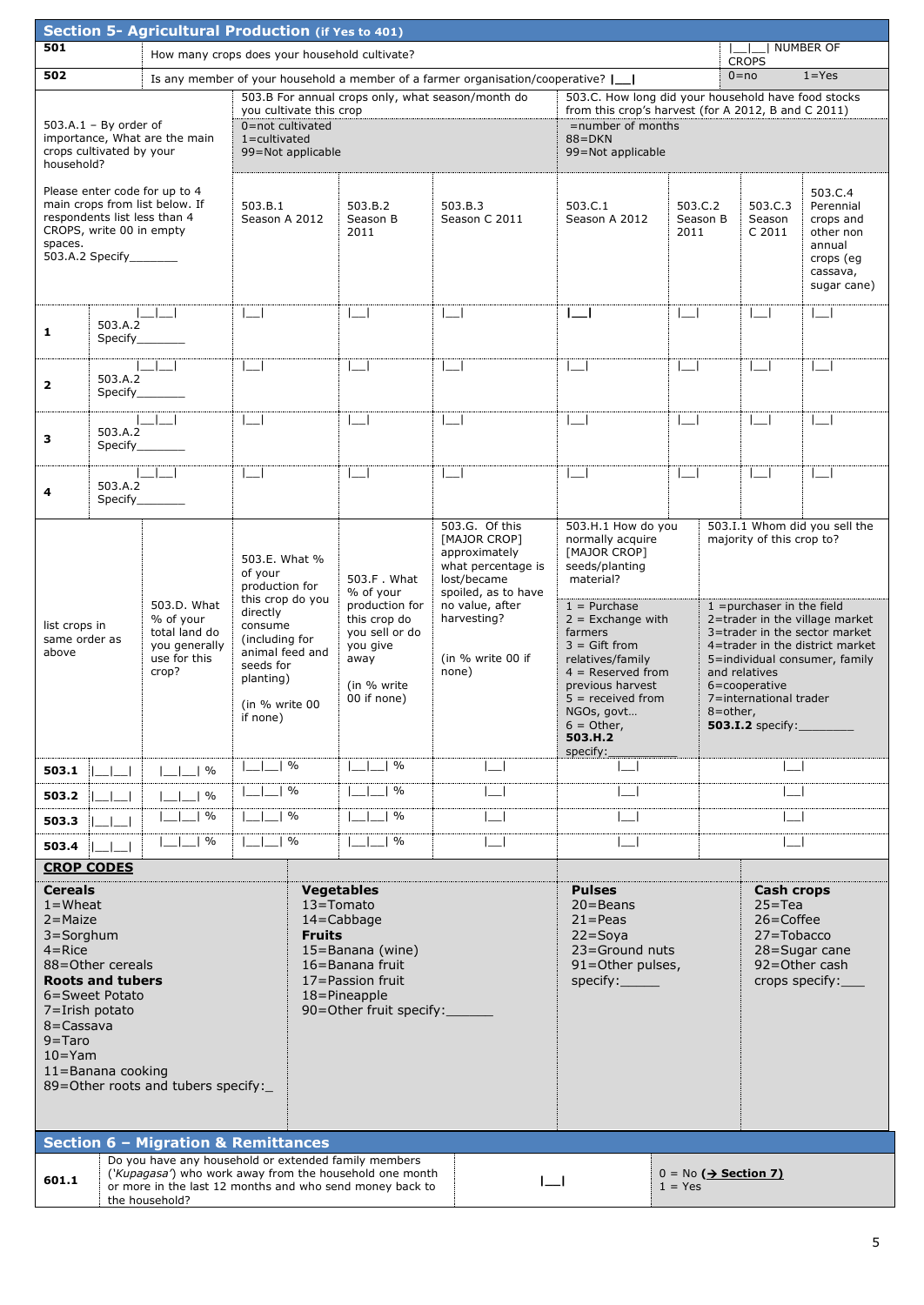| 601.2      | How many household/family members Are working away from home and sending money back to<br>the household? (considering only the last 12 months) |                                                                                                                                                        |  |                                                                                                                                                                               |  |  |  |  |  |  |
|------------|------------------------------------------------------------------------------------------------------------------------------------------------|--------------------------------------------------------------------------------------------------------------------------------------------------------|--|-------------------------------------------------------------------------------------------------------------------------------------------------------------------------------|--|--|--|--|--|--|
| 602        | How much did this household receive from remittances in the last 12 Months?                                                                    |                                                                                                                                                        |  |                                                                                                                                                                               |  |  |  |  |  |  |
| CASH CODES | $1 = 0 - 10000$ RWF<br>$2 = 10000 - 20000$ RWF<br>$3 = 20000 - 50000$ RWF                                                                      | $4 = 50000$ RWF<br>5= 50,000 to 200,000<br>$6 = 200,000$<br>7= DON'T REMEMBER                                                                          |  |                                                                                                                                                                               |  |  |  |  |  |  |
|            | <b>Section 7- Sources of Credit</b>                                                                                                            |                                                                                                                                                        |  |                                                                                                                                                                               |  |  |  |  |  |  |
| 701        | Have you or any household member taken a loan in the in the last 12<br>months?                                                                 |                                                                                                                                                        |  | $0 = No (-& Section 8)$<br>$1 = Yes$                                                                                                                                          |  |  |  |  |  |  |
| 702.1      | What was the main use of the largest loan taken in<br>the in the last 12 months ?                                                              | 1=Agricultural inputs<br>2=Food purchases<br>3=Construction other than house<br>4=Health emergency<br>5=Business investment<br>6=Bride price / Wedding |  | 7=Land purchase<br>8=Funeral<br>9=House purchase or construction<br>10=Medicines for chronically ill family<br>member<br>11=Home improvement<br>$12 =$ Other<br>702.2 specify |  |  |  |  |  |  |
| 703.1      | What was the source of the largest loan?                                                                                                       | 1=Family / friends in Rwanda<br>2=Micro-finance Institution (Credit<br>d'Epargne/NGO/Sacco)<br>3=Family / friends outside Rwanda<br>$4 = Bank$         |  | 5=Shopkeeper /traders<br>6=Tontine (Community loan)<br>7=VUP financial service<br>8=Other,<br><b>703.2</b> specify<br>9=Informal lender                                       |  |  |  |  |  |  |
| 704        | equivalent in the last 12 months?                                                                                                              | What is the total amount of money the household has borrowed in Francs                                                                                 |  |                                                                                                                                                                               |  |  |  |  |  |  |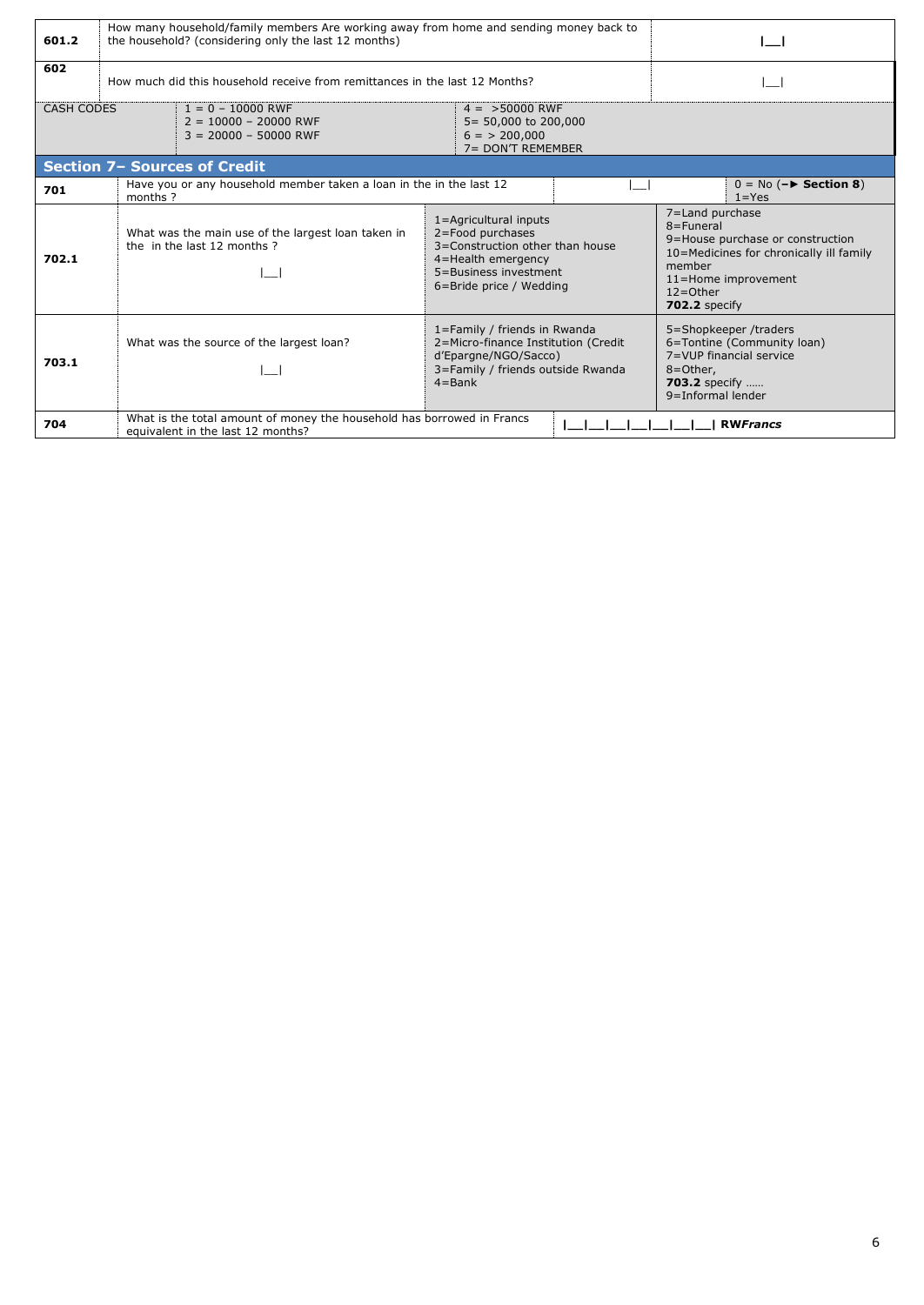|            | Section 8 - Expenditures                                                                                                                            |                          |                             |                                                |             |                                    |                                                                    |              |                                                                |
|------------|-----------------------------------------------------------------------------------------------------------------------------------------------------|--------------------------|-----------------------------|------------------------------------------------|-------------|------------------------------------|--------------------------------------------------------------------|--------------|----------------------------------------------------------------|
| days       | Household food expenditures in the past 30                                                                                                          |                          |                             |                                                |             |                                    | <b>Household NON food expenditures In the past 30 days</b>         |              |                                                                |
|            | 801.1 Did you spend money on FOOD<br>[item] in the last 30 days for domestic<br>food consumption?                                                   | days                     | 801.2 Expenditure in<br>Rwf | Cash during the last 30                        | $1 = yes$ , | the last 30 DAYS?                  | 802.1 Did you spend money on NON FOOD [item] in                    |              | 802.2 Expenditure in<br>Cash during the last 30<br>days<br>Rwf |
| $1 = yes,$ | 0=no $(-\triangleright$ Next item)<br>99=don't know (-▶ Next item)                                                                                  |                          |                             |                                                |             | 0=no $(-\triangleright$ Next item) | 99=don't know (-► Next item)                                       |              |                                                                |
| Α          | Cereals (grain or flour)                                                                                                                            |                          |                             | Frw                                            | Α           |                                    | Alcohol & Tobacco                                                  |              | Frw                                                            |
| В          | Roots and Tubers<br>(including flour)                                                                                                               |                          |                             | Frw                                            | B           | hygiene items                      | Soap and other personal                                            |              | Frw                                                            |
| C          | <b>Bread</b>                                                                                                                                        |                          |                             | Frw                                            | C           | Transport                          |                                                                    |              | Frw                                                            |
| D          | Banana (cooking, and fruit)                                                                                                                         |                          |                             | Frw                                            | D           | Charcoal)                          | Lighting and cooking energy<br>materials (eg: Firewood/            |              | Frw                                                            |
| Е          | Meat/Poultry/Fish                                                                                                                                   |                          |                             | Frw                                            | E           | Waste disposal                     |                                                                    |              | Frw                                                            |
| F          | Milk and other dairy<br>(yogurt, cheese, )                                                                                                          |                          |                             | Frw                                            | F           |                                    | Rent (house / land)                                                |              | Frw                                                            |
| G          | Oil, fat, butter                                                                                                                                    |                          |                             | Frw                                            | G           | Milling                            |                                                                    |              | $ $ <i>Frw</i>                                                 |
| H          | Fresh fruits                                                                                                                                        |                          |                             | Frw                                            | н           | me2u, internet)                    | Communication (mobile phone,                                       |              | Frw                                                            |
| Ι.         | Beans, peas and other<br>pulses                                                                                                                     |                          |                             | Frw                                            | Ι.          | Other, specify_                    |                                                                    |              | Frw                                                            |
| J          | vegetables                                                                                                                                          |                          |                             | Frw                                            |             |                                    |                                                                    |              |                                                                |
| Κ          | Groundnuts                                                                                                                                          |                          |                             | Frw                                            |             |                                    |                                                                    |              |                                                                |
| L          | Sugar and sweet products                                                                                                                            |                          |                             | Frw                                            |             |                                    |                                                                    |              |                                                                |
| м          | salt and spices                                                                                                                                     |                          |                             | Frw                                            |             |                                    |                                                                    |              |                                                                |
| N          | Drinking water                                                                                                                                      |                          |                             | Frw                                            |             |                                    |                                                                    |              |                                                                |
| O          | other non alcoholic<br>beverages                                                                                                                    |                          |                             | Frw                                            |             |                                    |                                                                    |              |                                                                |
| P          | Meals and drinks taken<br>outside the house                                                                                                         |                          |                             | Frw                                            |             |                                    |                                                                    |              |                                                                |
| Q          | Other,<br>specify                                                                                                                                   |                          |                             | Frw                                            |             |                                    |                                                                    |              |                                                                |
|            | Other household expenditures over the past 3 months                                                                                                 |                          |                             |                                                |             |                                    |                                                                    |              |                                                                |
|            | 803.1 Did you spend money on (Item) In the past                                                                                                     |                          |                             |                                                |             |                                    | 803.1 Did you spend money on (Item) In the                         |              |                                                                |
| 3 Months?  |                                                                                                                                                     |                          |                             | 803.2 Expenditure in<br>Cash during the last 3 |             | past 3 Months?                     |                                                                    |              | 803.2Expenditure in<br>Cash during the last 3                  |
| $1 = yes,$ | $0 = no (-)$ Next item)<br>99=don't know (-▶ Next item)                                                                                             |                          | months                      | Rwf                                            |             | $1 = yes$ ,                        | 0=no $(-\triangleright$ Next item)<br>99=don't know (-► Next item) |              | months<br>Rwf                                                  |
| Α          | Medical expenses, health care                                                                                                                       |                          |                             |                                                | Frw         | 1                                  | Debts/mortgage/loan<br>repayment                                   |              | Frw                                                            |
| В          | Education, school fees,<br>uniform, etc                                                                                                             |                          |                             |                                                | Frw         | J                                  | Fines, taxes                                                       | ادا          | Frw                                                            |
| С<br>D     | Clothing, shoes<br>household furnishings and                                                                                                        |                          |                             |                                                | Frw<br> Frw | Κ                                  | Ceremonies                                                         |              | Frw                                                            |
|            | appliances                                                                                                                                          |                          |                             |                                                |             | L                                  | Gifts/donations                                                    |              |                                                                |
| Е          | Construction, house repair                                                                                                                          |                          |                             |                                                | Frw         | М                                  | Leisure                                                            |              | Frw                                                            |
| F          | Agriculture and related<br>expenses (tools, seeds, labour,<br>transport, storage, fertilisers<br>insecticides, irrigation,<br>terracing, $\ldots$ ) |                          |                             |                                                | Frw         | N                                  | Other,<br>specify__________                                        | $\mathbf{I}$ | Frw                                                            |
| G          | Livestock and related<br>expenditures (livestock<br>purchase, feed, medicine,<br>labour)                                                            |                          |                             |                                                | Frw         |                                    |                                                                    |              |                                                                |
| H          | Hiring non-agricultural labour                                                                                                                      | $\overline{\phantom{a}}$ |                             |                                                | Frw         |                                    |                                                                    |              |                                                                |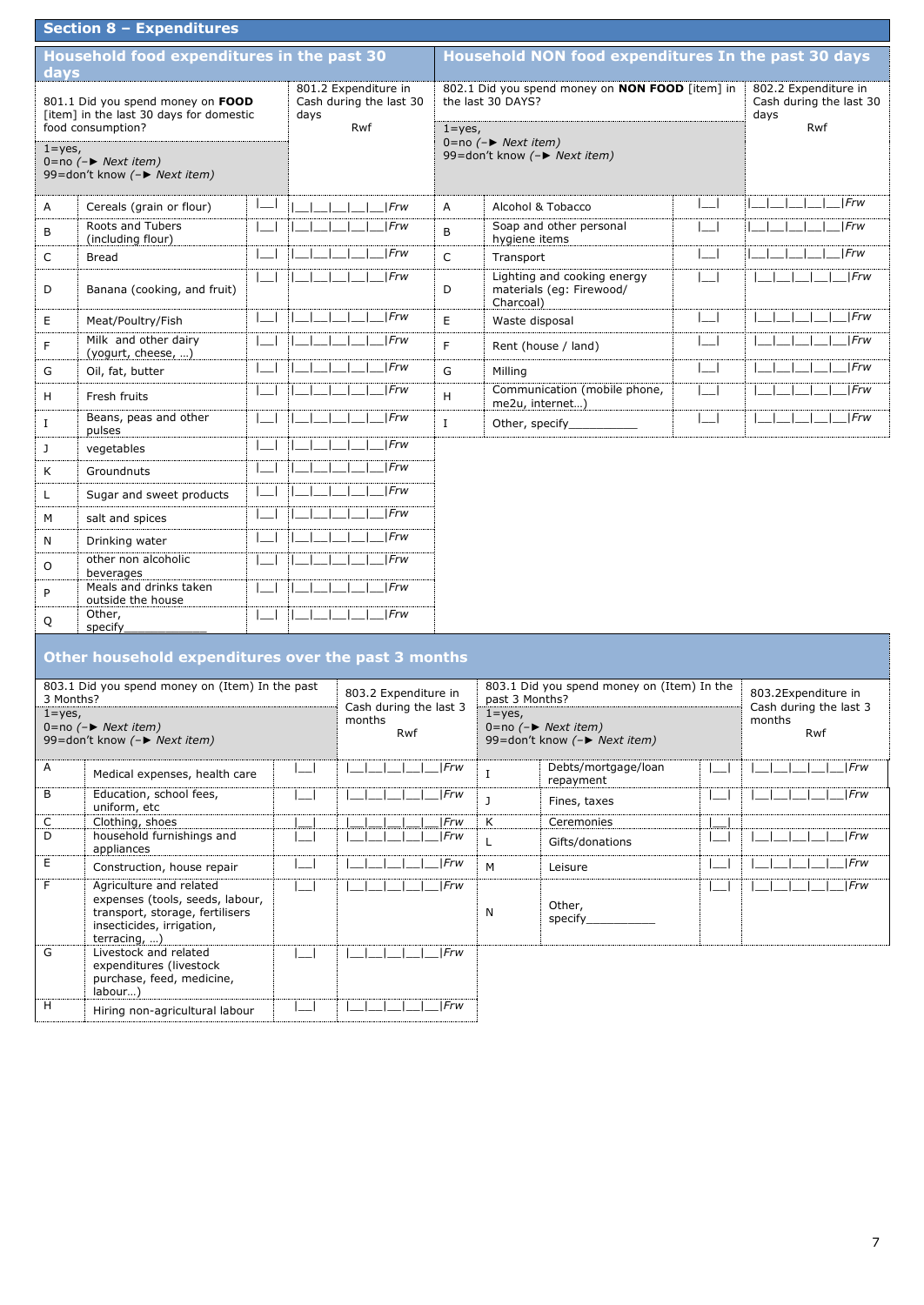|       |                  | Section 9 - Food Sources and Consumption                                                                                                                                                                                                     |        |                                       |        |                                                                                      |                |                          |                  |                             |                 |                                                                    |              |                          |
|-------|------------------|----------------------------------------------------------------------------------------------------------------------------------------------------------------------------------------------------------------------------------------------|--------|---------------------------------------|--------|--------------------------------------------------------------------------------------|----------------|--------------------------|------------------|-----------------------------|-----------------|--------------------------------------------------------------------|--------------|--------------------------|
|       |                  | Read : I would now like to ask you a few questions about food consumption in your household                                                                                                                                                  |        |                                       |        |                                                                                      |                |                          |                  |                             |                 |                                                                    |              |                          |
| 901   |                  | Yesterday, how many times did the<br>adults in this household eat?                                                                                                                                                                           |        | times                                 |        | in this household eat?                                                               |                |                          |                  |                             |                 | 902 Yesterday, how many times did the children (<15 year old)      |              | times                    |
| 903   |                  | Is this UNusual at this time of<br>year?                                                                                                                                                                                                     |        | ∟⊣                                    |        | 1=YES, IT IS UNUSUAL,<br>0=NO, IT IS USUAL                                           |                |                          |                  |                             |                 |                                                                    |              |                          |
| 904   |                  | Could you please tell me how many days in the last 7 days your household has eaten the following foods and what the source was<br>(use codes below, write 0 for items not eaten over the last 7 days and if several sources, write main one) |        |                                       |        |                                                                                      |                |                          |                  |                             |                 |                                                                    |              |                          |
|       | <b>Food Item</b> |                                                                                                                                                                                                                                              |        |                                       |        |                                                                                      |                | 904.1 Days/week          |                  |                             |                 | 904.2 Main Food Source                                             |              |                          |
| a     |                  | Maize/Maize meal (e.g. Ugali, posho)                                                                                                                                                                                                         |        |                                       |        |                                                                                      |                |                          |                  |                             |                 |                                                                    |              |                          |
| b     | Sorghum          |                                                                                                                                                                                                                                              |        |                                       |        |                                                                                      |                |                          |                  |                             |                 |                                                                    |              |                          |
| c     |                  | Other cereals (Rice, wheat )                                                                                                                                                                                                                 |        |                                       |        |                                                                                      |                |                          |                  |                             |                 |                                                                    |              |                          |
| d     | Cassava          |                                                                                                                                                                                                                                              |        |                                       |        |                                                                                      |                |                          |                  |                             |                 |                                                                    |              |                          |
| е     |                  | White sweet Potato                                                                                                                                                                                                                           |        |                                       |        |                                                                                      |                |                          |                  |                             |                 |                                                                    |              |                          |
| f     |                  | Other White Roots and tubers (potatoes)                                                                                                                                                                                                      |        |                                       |        |                                                                                      |                |                          |                  |                             |                 |                                                                    |              |                          |
| g     |                  | Mandazi / Chapatti / Bread                                                                                                                                                                                                                   |        |                                       |        |                                                                                      |                |                          |                  |                             |                 |                                                                    |              |                          |
| h     |                  | Carrot, orange sweet potato or other tubers that are<br>orange inside                                                                                                                                                                        |        |                                       |        |                                                                                      |                |                          |                  |                             |                 |                                                                    |              |                          |
| j.    |                  | Cooking banana                                                                                                                                                                                                                               |        |                                       |        |                                                                                      |                |                          |                  |                             |                 |                                                                    |              |                          |
| j     |                  | Beans, Peas and other pulses                                                                                                                                                                                                                 |        |                                       |        |                                                                                      |                |                          |                  |                             |                 |                                                                    |              |                          |
| k     |                  | Dark green leafy vegetables (eg. Cassava Leaves ?)                                                                                                                                                                                           |        |                                       |        |                                                                                      |                |                          |                  |                             |                 |                                                                    |              |                          |
| г     |                  | Pumpkin, squash and other orange vegetables                                                                                                                                                                                                  |        |                                       |        |                                                                                      |                |                          |                  |                             |                 |                                                                    |              |                          |
| m     |                  | <b>Other Vegetables</b>                                                                                                                                                                                                                      |        |                                       |        |                                                                                      |                |                          |                  |                             |                 |                                                                    |              |                          |
| n     |                  | Ground nuts and seeds                                                                                                                                                                                                                        |        |                                       |        |                                                                                      |                |                          |                  |                             |                 |                                                                    |              |                          |
| o     |                  | orange coloured fruits (eg. ripe mango, ripe papaya,)                                                                                                                                                                                        |        |                                       |        |                                                                                      |                |                          |                  |                             |                 |                                                                    |              |                          |
| р     |                  | Other Fresh fruits                                                                                                                                                                                                                           |        |                                       |        |                                                                                      |                |                          |                  |                             |                 |                                                                    |              |                          |
| q     | Fish             |                                                                                                                                                                                                                                              |        |                                       |        |                                                                                      |                |                          |                  |                             |                 |                                                                    |              |                          |
| r     |                  | Organ Meat (liver kidney, heart, blood based food)                                                                                                                                                                                           |        |                                       |        |                                                                                      |                |                          |                  |                             |                 |                                                                    |              |                          |
| s     |                  | Flesh meat (beef goat lamb rabbit, chicken and other<br>poultry etc)                                                                                                                                                                         |        |                                       |        |                                                                                      |                |                          |                  |                             |                 |                                                                    |              |                          |
| t     | Eggs             |                                                                                                                                                                                                                                              |        |                                       |        |                                                                                      |                |                          |                  |                             |                 |                                                                    |              |                          |
| u     |                  | Oil, fat, butter, ghee (including palm oil)                                                                                                                                                                                                  |        |                                       |        |                                                                                      |                |                          |                  |                             |                 |                                                                    |              |                          |
| v     |                  | Sugar and sweets                                                                                                                                                                                                                             |        |                                       |        |                                                                                      |                |                          |                  |                             |                 |                                                                    |              |                          |
| w     |                  | Milk and milk products                                                                                                                                                                                                                       |        |                                       |        |                                                                                      |                |                          |                  |                             |                 |                                                                    |              |                          |
| x     | oignons)         | Condiments (salt, pepper, other spices, fish powder, or<br>other items used to give flavour to the food: pilipili,                                                                                                                           |        |                                       |        |                                                                                      |                |                          |                  |                             |                 |                                                                    |              |                          |
|       |                  | <b>Food Source codes</b><br>$1 =$ Own production (crops, animals)                                                                                                                                                                            |        |                                       |        | $4 =$ borrowed<br>$5 = 9$ purchases                                                  |                |                          |                  |                             |                 |                                                                    |              |                          |
|       |                  | $2 =$ hunting, fishing, gathering                                                                                                                                                                                                            |        |                                       |        | $6 =$ qift (food) from family/relatives<br>7 = food aid/subsidized food (NGos, govt) |                |                          |                  |                             |                 |                                                                    |              |                          |
|       |                  | $3 =$ exchange labour/items for food                                                                                                                                                                                                         |        |                                       |        |                                                                                      |                |                          |                  |                             |                 |                                                                    |              |                          |
| 905   |                  | What is your household prefered staple food (other than<br>beans, soup)?                                                                                                                                                                     |        |                                       |        |                                                                                      |                |                          |                  |                             |                 |                                                                    |              |                          |
|       |                  | During the past 12 months, from where did you get maize<br>and beans for own consumption?                                                                                                                                                    |        |                                       |        |                                                                                      |                |                          |                  |                             |                 | 1= own production, $2 =$ Market, $3 =$ Aid, $4 =$ NA, not consumed |              |                          |
|       |                  |                                                                                                                                                                                                                                              | M 2011 | A 2011                                | M 2011 | J 2011                                                                               | J              | Α                        | S                | O                           | N               | D 2011                                                             | J 2012       | F 2012                   |
| 905.1 |                  | main staple food<br>mentioned in 9.5                                                                                                                                                                                                         |        | $\overline{\phantom{a}}$<br>$\lfloor$ |        | $\lfloor -1 \rfloor$                                                                 | 2011<br>$\Box$ | 2011<br>$\Box$           | 2011<br>$\sqcup$ | 2011<br>$\lfloor - \rfloor$ | 2011<br>$\perp$ | $\Box$                                                             | $\Box$       | $\overline{\phantom{a}}$ |
| 905.2 |                  | Beans                                                                                                                                                                                                                                        |        | $\Box$                                |        | $\lfloor -1 \rfloor$                                                                 | ∟              | $\overline{\phantom{a}}$ |                  |                             | $\vert \_$      | $\Box$                                                             | $\Box$       | $\Box$                   |
|       |                  | <b>Section 10 - COPING STRATEGIES</b>                                                                                                                                                                                                        |        |                                       |        |                                                                                      |                |                          |                  |                             |                 |                                                                    |              |                          |
| 1001  |                  | In the last 7 days, have there been times when your household did not have enough food or money to                                                                                                                                           |        |                                       |        |                                                                                      |                |                          |                  |                             |                 | $1 = Yes$<br>$0 = No$                                              |              |                          |
|       |                  | buy food? $ \_$<br>In the last 7 days, how often has your household had to                                                                                                                                                                   |        |                                       |        |                                                                                      |                |                          |                  |                             |                 | Enter frequency (from 0 to 7)                                      |              |                          |
|       |                  | 1002.1 Rely on less preferred and less expensive foods?                                                                                                                                                                                      |        |                                       |        |                                                                                      |                |                          |                  |                             |                 |                                                                    | __  days     |                          |
| 1002  |                  | 1002.2 Borrow food, or rely on help from a friend or relative?                                                                                                                                                                               |        |                                       |        |                                                                                      |                |                          |                  |                             | days            |                                                                    |              |                          |
|       |                  | 1002.3 Limit portion size at mealtimes?<br>1002.4 Restrict consumption by adults in order for small children to eat?                                                                                                                         |        |                                       |        |                                                                                      |                |                          |                  |                             |                 |                                                                    | days<br>days |                          |
|       |                  | 1002.5 Reduce number of meals eaten in a day?                                                                                                                                                                                                |        |                                       |        |                                                                                      |                |                          |                  |                             |                 |                                                                    | days         |                          |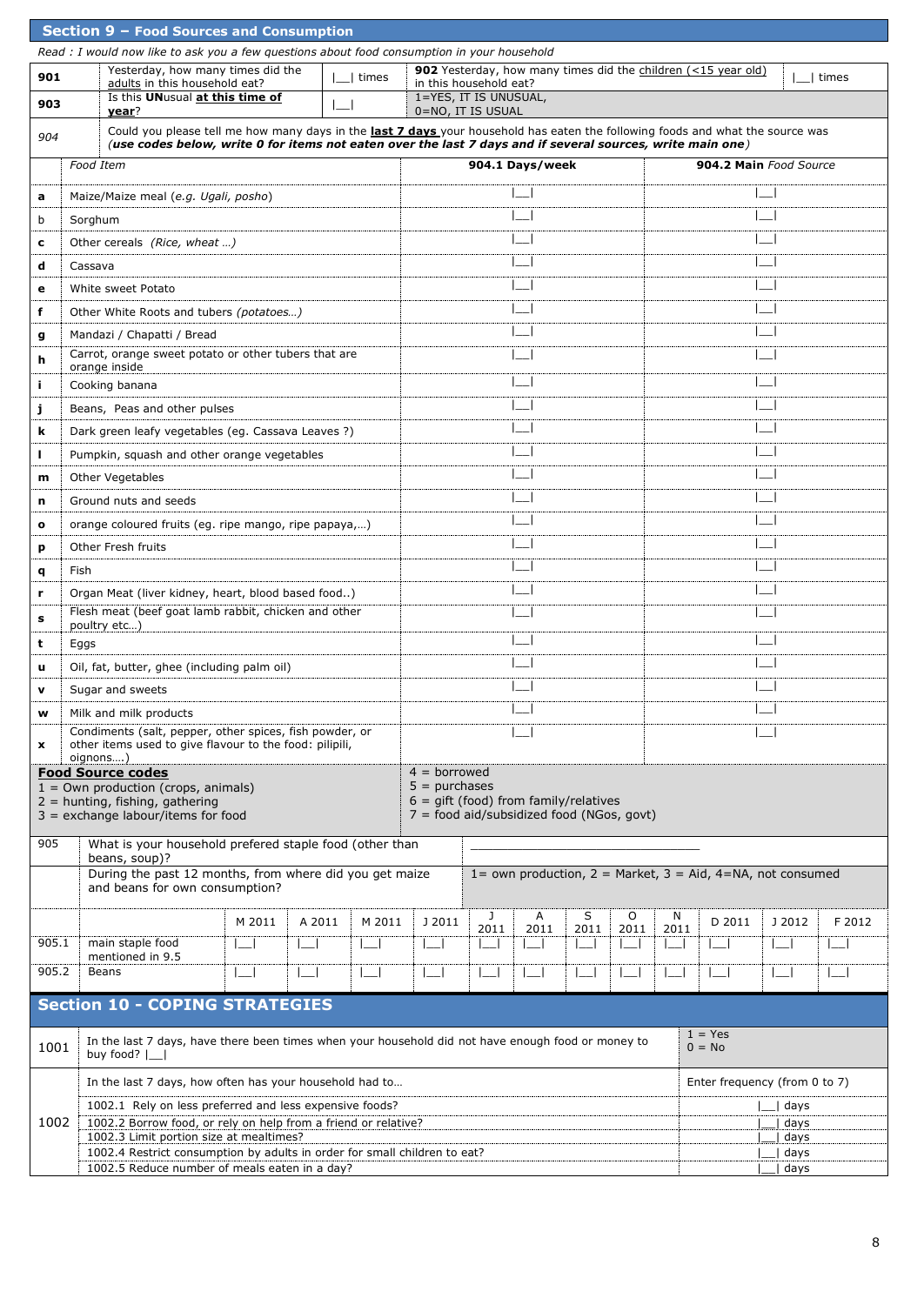## **Rwanda – 2012 Comprehensive Food Security and Vulnerability Assessment & Nutrition Survey**

## **HOUSEHOLD INTERVIEW - Page 9 of 10**

|      | Section 11 - Shocks and Food Security                                                                                                                                                                                                                |                                                     |                    |                    |                    |                                                                            |                                                                                                                                                                                               |                    |                    |                                                                                                                    |                                                                                                                  |                                        |                     |                |
|------|------------------------------------------------------------------------------------------------------------------------------------------------------------------------------------------------------------------------------------------------------|-----------------------------------------------------|--------------------|--------------------|--------------------|----------------------------------------------------------------------------|-----------------------------------------------------------------------------------------------------------------------------------------------------------------------------------------------|--------------------|--------------------|--------------------------------------------------------------------------------------------------------------------|------------------------------------------------------------------------------------------------------------------|----------------------------------------|---------------------|----------------|
| 1101 | in the last 12 months were there any specific months in which your household found it does not have enough food or money to buy<br>food?                                                                                                             |                                                     |                    |                    |                    |                                                                            |                                                                                                                                                                                               |                    |                    |                                                                                                                    | $0 = No \rightarrow$ skip to 1104<br>$1 = yes$                                                                   |                                        |                     |                |
| 1102 | If yes, in which months did your<br>household found it does not have enough<br>food or money to buy food? (circle all<br>that apply)                                                                                                                 | 1102.1<br>Mar 2011                                  | 1102.2<br>Apr 2011 | 1102.3<br>May 2011 | 1102.4<br>Jun 2011 | 1102.5<br>Jul 2011                                                         | 1102.6<br>Aug 2011                                                                                                                                                                            | 1102.7<br>Sep 2011 | 1102.8<br>Oct 2011 | 1102.9<br>Nov 2011                                                                                                 | 1102.10<br>Dec 2011                                                                                              | 1102.11<br>Jan 2012                    | 1102.12<br>Feb 2012 | 1102.00<br>All |
| 1103 | Was this situation usual for your household at that time of year?                                                                                                                                                                                    |                                                     |                    |                    |                    | $0 = No$ , unusual, $1 = Yes$ , usual                                      |                                                                                                                                                                                               |                    |                    |                                                                                                                    |                                                                                                                  |                                        |                     |                |
| 1104 | Did you experience any unusual situation during in the last 12 months that affected your household's ability to provide for itself, eat in the manner you are<br>accustomed to or affected what your household owned?                                |                                                     |                    |                    |                    |                                                                            |                                                                                                                                                                                               |                    |                    |                                                                                                                    | ا — ا                                                                                                            | $0 = No \rightarrow 1106$<br>$1 = Yes$ |                     |                |
|      | If yes, by order of importance, what problems affected your household this year?<br>Do not read options, write identified problem letter by order of importance (First, second, third, fourth) – Probe: « Did you experience any other problem? »    |                                                     |                    |                    |                    |                                                                            |                                                                                                                                                                                               |                    |                    |                                                                                                                    |                                                                                                                  |                                        |                     |                |
|      | 1105.1.1 First shock    <br>1105.1.2 specify other                                                                                                                                                                                                   | 1105.2.1 Second shock    <br>1105.2.2 specify other |                    |                    |                    | 1105.3.1 Third shock    <br>1105.3.2 specify other                         |                                                                                                                                                                                               |                    |                    | 1105.4.1 Fourth shock    <br>1105.4.2 specify other                                                                |                                                                                                                  |                                        |                     |                |
| 1105 | 1. Drought/irregular rains, prolonged dry spell<br>2. Floods<br>3. Landslides and Mudslides<br>4. Unusually high level of crop pests & disease<br>5. Unusually high level of livestock diseases<br>6. Unusually high level of human disease/EPIDEMIC |                                                     |                    |                    | 10. Fires          | 7. Unusually high prices for food<br>fertilizer, etc.)<br>household member | 8. Unusually high cost of agric. inputs (seed,<br>9. Loss or reduced employment/Income for a<br>11. Serious illness or accident of household member<br>12. Death of the Head of the household |                    |                    | 16. Insecurity/violence<br>17. hailstones (grele)<br>18. earthquake<br>19. Volcanic activity<br>20. Other, specify | 13. Death a working household member<br>14. Death of other household member<br>15. Theft of productive resources |                                        |                     |                |

For the TWO first main shocks above, please complete the following table using the codes. Please be consistent in the ranking. Complete one line at the time., starting with the letter listed above *for the rank 1 to 4*

| $1106 -$<br>Problem<br>(ranked<br>as | 1106.3- Did [ $Problem$ ]<br>create a decrease or loss<br>of income in cash or in-<br>kind? | 1106.4- Did<br>[Problem] create a<br>decrease or loss of<br>assets or belongings? | 1106.5 - Did [Problem] create<br>an unusual decrease in your<br>household's ability to have<br>enough food to eat | <b>1106.6-</b> What did<br>the household do to<br>compensate for<br>those losses? | 1106.7 - Has the household recovered from those losses? |
|--------------------------------------|---------------------------------------------------------------------------------------------|-----------------------------------------------------------------------------------|-------------------------------------------------------------------------------------------------------------------|-----------------------------------------------------------------------------------|---------------------------------------------------------|
| above)                               | $0=NO$ , $1=YES$                                                                            | $0=NO$ , $1=YES$                                                                  | $0=NO$ , $1=YES$                                                                                                  | Use codes below                                                                   | $0 = No$ , $1 = YES$ , $2 = PARTIALLY$                  |
| 1.1                                  |                                                                                             | $\sim$                                                                            | I__                                                                                                               |                                                                                   | $-$                                                     |
| 2.1                                  |                                                                                             |                                                                                   |                                                                                                                   |                                                                                   |                                                         |

#### **Reduce household food consumption**

- 1. Have household members eat at relatives' or neighbours'
- 2. Reduce adult consumption so that children can eat
- 3. Feed working members at the expense of non working members
- 4. Reduce number of meals eaten per day
- 5. Go entire day without eating

### **Look for more and different food**

- 6. Borrow food or rely on help from friends or relatives
- 7. Rely on less expensive or less preferred foods
- 8. Purchase/borrow food on credit
- Gather unusual types or amounts of wild food/hunt
- 9. Consume seed stock to be saved for next season

#### **Increase work**

- 10. Increased casual labour
- 11. Migration of one or more household members
- 12. Some household members worked for food only

# **Look for money**

- 13. Spent savings
- 14. Borrowed money
- 15. Sold household assets
- 16. Sold productive assets

#### **Reduce expenses**

- 17. Children taken out of school
- 18. Reduced expenditures on health an/or education